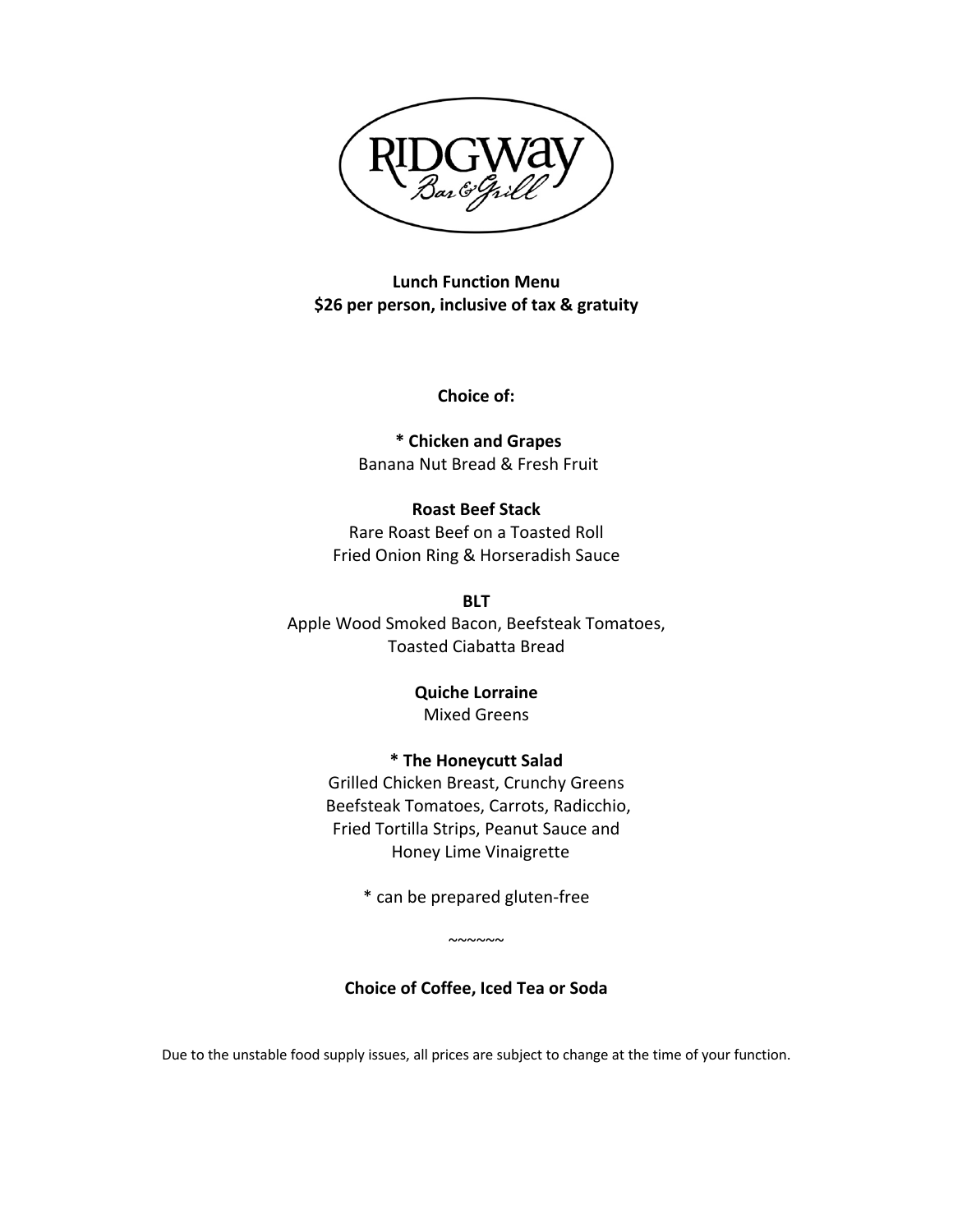

**Lunch Function Menu \$30 per person, inclusive of tax & gratuity**

**Choice of:**

**\* Chicken and Grapes** Banana Nut Bread & Fresh Fruit

**Roast Beef Stack** Rare Roast Beef on a Toasted Roll Fried Onion Ring & Horseradish Sauce

**BLT** Apple Wood Smoked Bacon, Beefsteak Tomatoes, Toasted Ciabatta Bread

> **Quiche Lorraine** Mixed Greens

**\* The Honeycutt Salad** Grilled Chicken Breast, Crunchy Greens Beefsteak Tomatoes, Carrots, Radicchio, Fried Tortilla Strips, Peanut Sauce and Honey Lime Vinaigrette

\* can be prepared gluten-free

**Dessert** Carrot Cake ~ Cream Cheese Frosting

 $~\sim\sim\sim\sim\sim$ 

**Choice of Coffee, Iced Tea or Soda**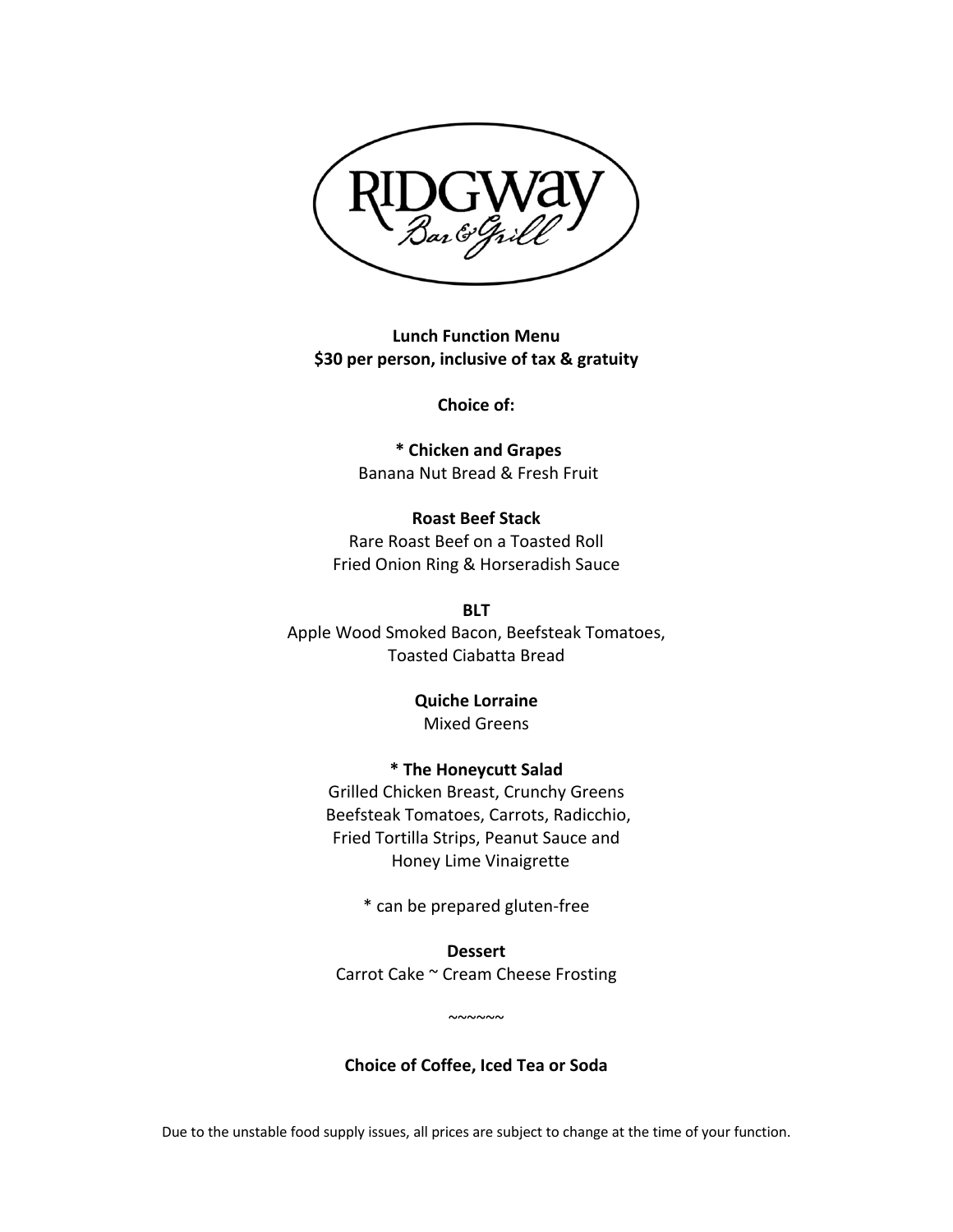

**Dinner Menu #1**

# First Course

### **Tomato-Basil Soup**

**Artisanal Greens ~** Classic Herb Vinaigrette

**Small Whole Leaf Caesar Salad ~** White Balsamic Caesar Vinaigrette

### Entrees

**Pan–Seared Scottish Salmon Filet ~** Seasonal Succotash of Squash, Peppers, Onions, Sweet Corn & Blistered Tomatoes

**Sliced Hanging Tender Steak ~** Naples' Best Fries**,** Red Wine Demi-Glace

**Fettuccine Pomodoro ~** Chicken, Fresh Pasta, Fresh Tomato, Shallots, Garlic, Basil, Olive Oil & Wine

**Vegetable Plate ~** Grilled Broccolini, Pan Roasted Farro, Red Peppers & Walnuts Romesco Sauce, Dollop of House Made Ricotta

# **Desserts**

**Key Lime Tart** ~ Sweet Cream

**Maracaibo Chocolate Mousse Cake**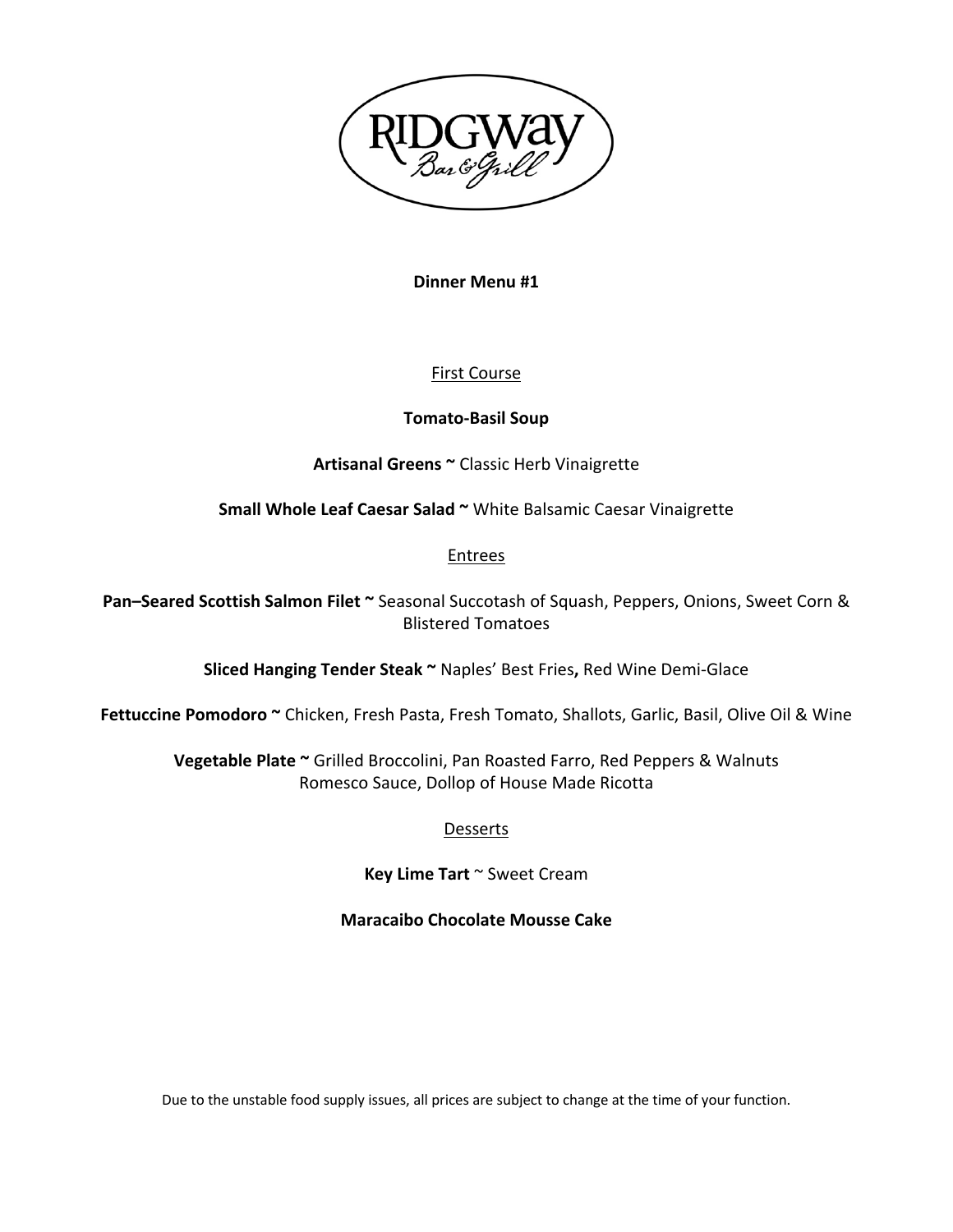

**Dinner Menu #2**

### First Course

### **Tomato-Basil Soup**

**Artisanal Greens ~** Classic Herb Vinaigrette

**Small Whole Leaf Caesar Salad ~** White Balsamic Caesar Vinaigrette

**House-Made Mozzarella & Beefsteak Tomato ~** Artisanal Greens & Basil Oil

#### Entrée

**Sautéed Snapper Piccata ~** Haricots Verts, Herb Roasted Fingerling Potatoes, Lemon-White Wine Butter

**Grilled Center Cut Filet of Beef ~** Mashed Potatoes, Haricots Verts, Red-Wine Demi-Glace

**Fettuccine Pomodoro ~** Fresh Pasta, Fresh Tomato, Chicken, Garlic, Basil, Olive Oil & Wine

**Vegetable Plate ~** Grilled Broccolini, Pan-Roasted Farro, Red Peppers & Walnuts Romesco Sauce, Dollop of House-Made Ricotta

### **Desserts**

#### **Chocolate Mousse Cake**

**Key Lime Tart ~** Sweet Cream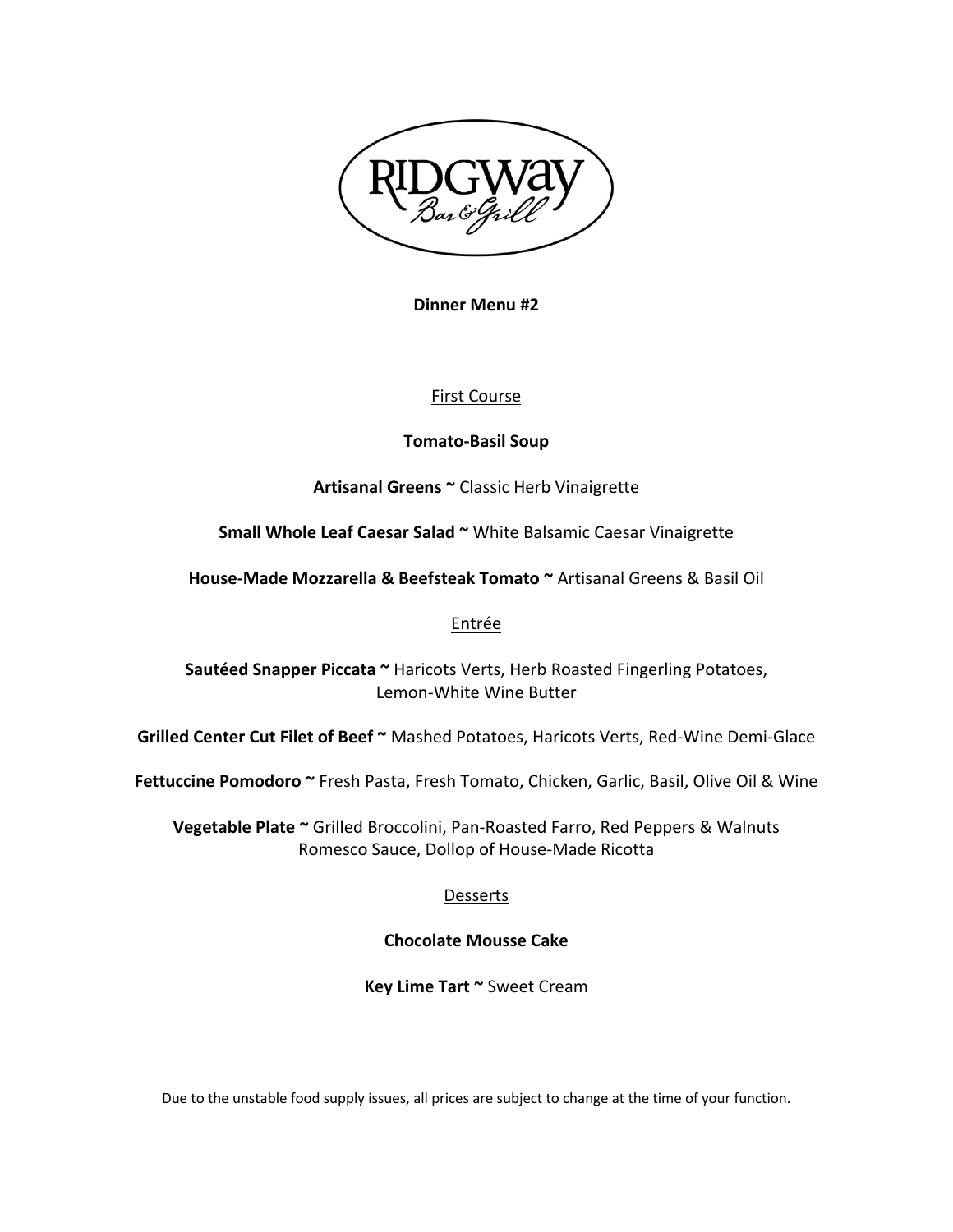

**Dinner Menu #3**

# First Course

**Artisanal Greens ~** Classic Herb Vinaigrette

**Crab Cake ~** Red Pepper-Sweet Corn Cream

**Chef's New England Clam Chowder**

**Small Whole Leaf Caesar Salad ~** White Balsamic Caesar Vinaigrette

**House-Made Mozzarella and Beefsteak Tomato ~** Artisanal Greens, Basil Oil

# Entrée

**Pan-Roasted Florida Pink Shrimp ~** Sweet Corn Grits Cake, Fried Green Tomato, Tasso Ham Gravy

**Sautéed Snapper Piccata ~** Haricots Verts, Herb Roasted Fingerling Potatoes, Lemon-White Wine Butter

**Grilled Center Cut Filet of Beef ~** Mashed Potatoes, Haricots Verts, Red Wine Demi-Glace

**Fettuccine Pomodoro ~** Fresh Pasta, Fresh Tomato, Chicken, Garlic, Basil, Olive Oil & Wine

**Vegetable Plate ~** Grilled Broccolini, Pan Roasted Farro, Red Peppers & Walnuts Romesco Sauce, Dollop of House-Made Ricotta

# Desserts

**Key Lime Tart ~** Sweet Cream

### **Maracaibo Chocolate Mousse Cake**